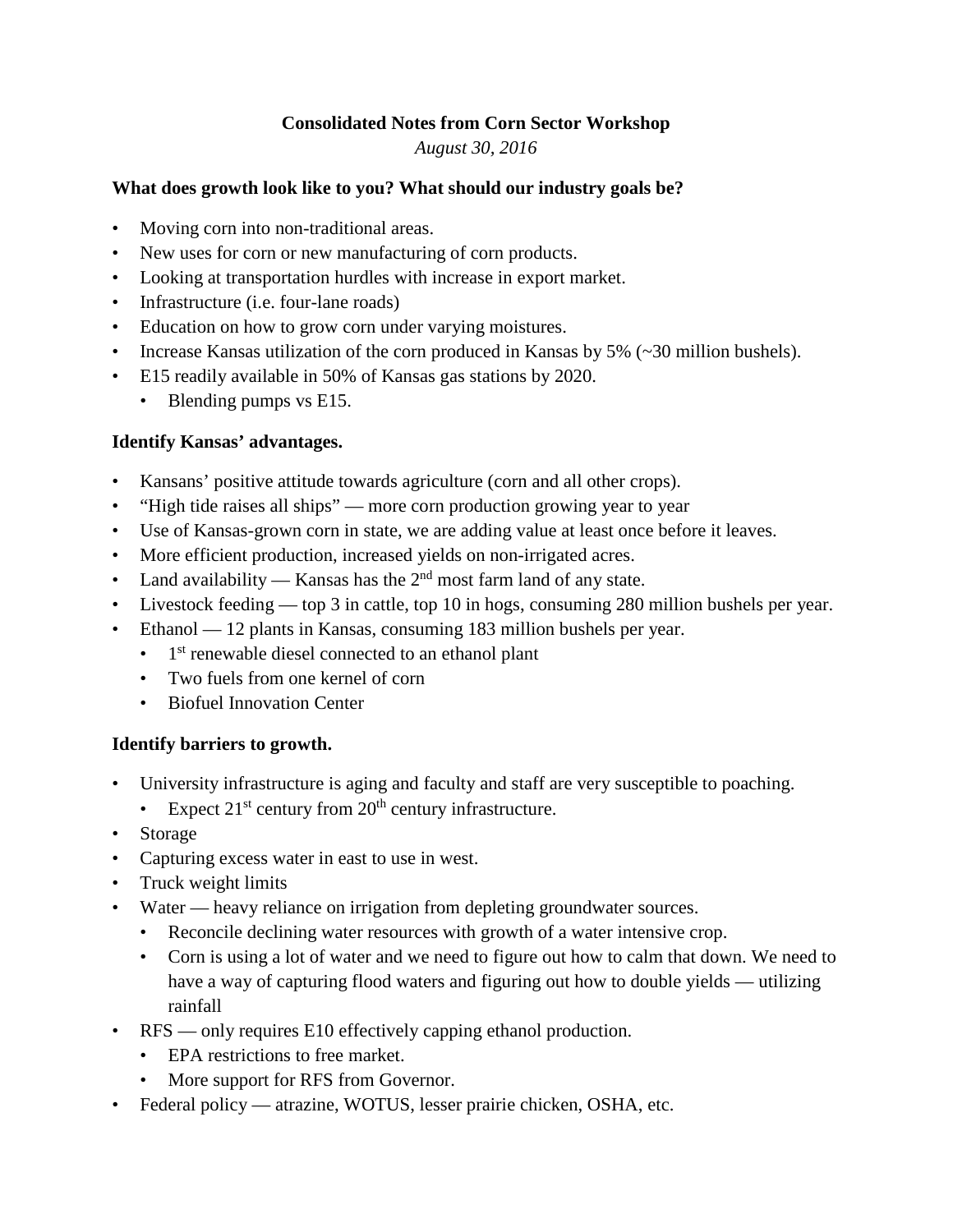- Loss of pest management tools/efficacy
	- Resistance, climate
- Succession workforce
- Consumer confidence/ignorance related to GMOs
	- "We are not the products they are buying but we are in the products they are buying"
	- "We have to educate with a GMO and what it means, but we also need to answer questions in relation to feed and livestock"
	- "It's not that consumers don't want to know, it's that they want to learn
	- It's getting easier to address the GMO issue as more scientists lean towards GMO acceptance

#### **Identify untapped opportunities and ideas for growth.**

- International demand for DDGS as they grow animal agriculture.
- Develop surface water when streams are at high flows to irrigate more dryland acres capture and use all Kansas waters.
- Develop public breeding program and focused Kansas needs.
- Grow hog industry in less populated areas of state.
- Economic development packages suitable for corn processors.
- Irrigation research and development of an irrigation engineering major at K-State.
- Partnership between ethanol processors and feed manufacturers to enhance the feed value of DDGS.
- Export markets for distillers and ethanol.
- High protein DDGS from reduced processing.
- State blender pump incentives.

# **What do we do next? What's our action plan?**

- Blending pumps that use E15
- Educate on growing corn with varying water
- Consumer confidence/ignorance on GMOs
	- Reconnect and re-instill our consumer connection and trust with farmers
	- Kansas Agriculture  $=$  Trustworthy
- EPA restrictions to free market access for ethanol
- Grow hog industry in less populated part of the state
- Export markets for distillers grain/ethanol
- Exploring transportation
- Securing farmers' connection with consumer
- Focus on DDGS to overseas markets
	- Stay focused on DDGS and how to pack more protein into a container
- Getting past EPA E15 roadblocks to get to E30